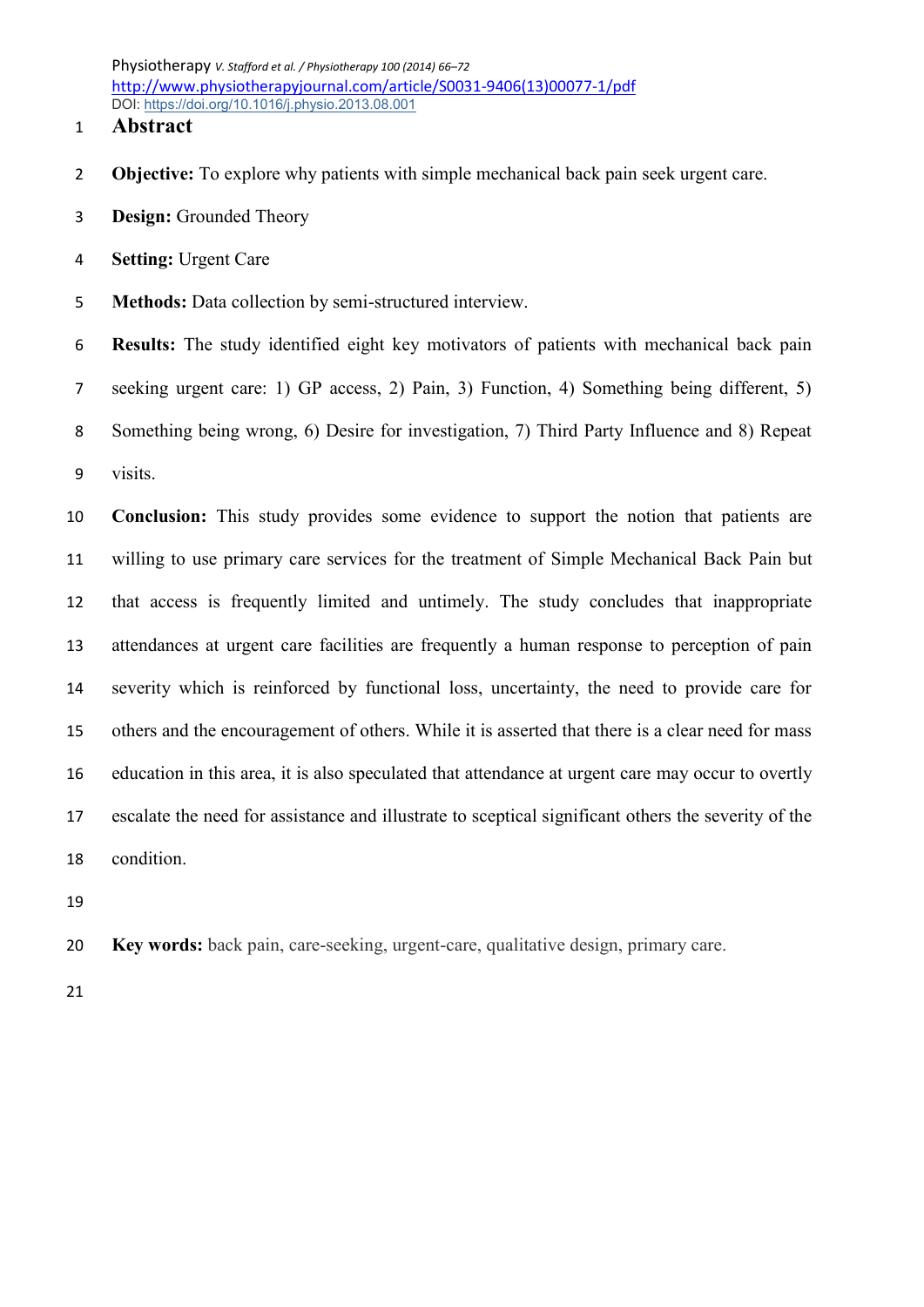# **Introduction**

 A recent systematic review of the global prevalence of low back pain (LBP) revealed the point prevalence to be 11.9% [1]. With a lifetime prevalence of 84% most individuals will experience LBP;. It has been identified as the most common musculoskeletal problem within primary care costing the NHS £1000 million per annum [2]. NICE (National Institute for Health and Care Excellence) guidance outlines the use of: exercise programmes, manual therapy and acupuncture for patients with Simple Mechanical Back Pain (SMBP) all of which can be provided effectively in primary care [3]. Despite this, patients with SMBP frequently use urgent care facilities which are neither able to provide these modalities nor well placed to deal with this condition.

 A literature search of EMBASE, MEDLINE, BNI, CINAHL, Embase, PsychINFO, the Cochrane Library and ASSIA up to 2013 using the terms; "health-seeking", "care-seeking", "urgent care", "emergency services", "emergency department", "accident and emergency" and "back pain" was undertaken. While seemingly counter to a grounded theory approach, this was a requirement of ethics application and any preconceptions were deemed minimal due to the lack of existing research & time lapsed from application to analysis.

 The literature review revealed a paucity of knowledge which was conflicting, varied and dependent on the healthcare setting. Studies were predominantly based in Australia and the USA. [4][5]. Review of the individual studies identified limitations such as low statistical power [4][6] a lack of specificity to back pain [7][8]. For example Martin *et al.* [8] report the 44 rate of inappropriate urgent care attendance in the UK as 16.8% but this figure encompasses all conditions. When considering back pain specifically, the majority of those presenting (95%) will have SMBP [9]. Urgent care providers routinely discharge these patients with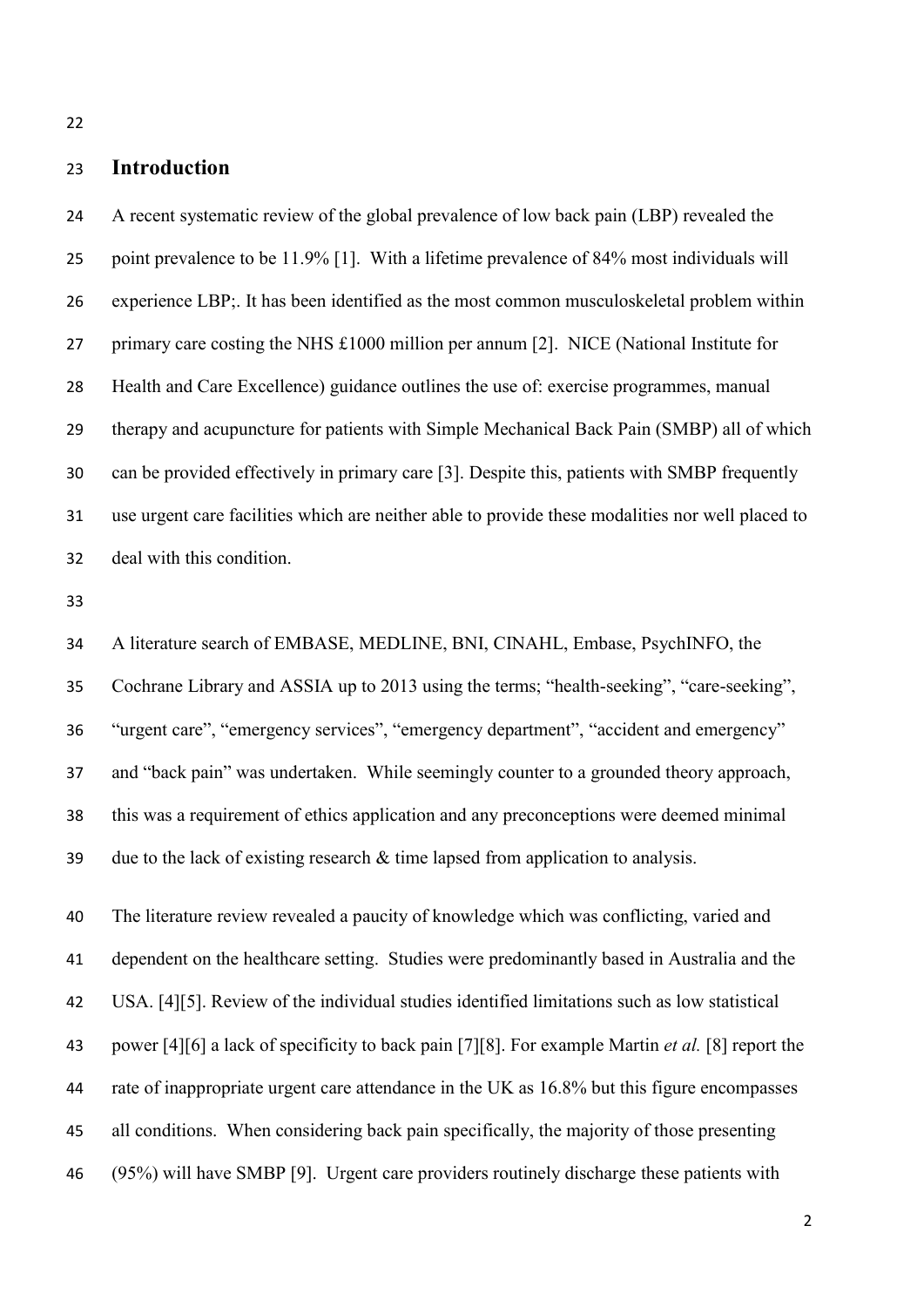analgesia and advice only, as recommended, yet urgent care attendance rates for SMBP continue to rise (unpublished audit data) with the cause of this remaining unclear. In a local urgent care audit, it was observed that between January and March 2010, an average (mean) of 108 patients per month sought urgent care for back pain, of which 102 had SMBP. Whilst there has been an increased prevalence in chronic disabling back pain in many countries [10] this does not explain the increase in urgent-care seeking as the overall incidence of back pain has not risen [9].

 Despite this identified increase of urgent care seeking by patients with SMBP there is a gap in the literature. There are no existing studies which have considered why patients with SMBP seek urgent care in the UK. It is this gap the study aims to address. This may have benefits for the target population in the form of more appropriate and timely care and the healthcare economy through reducing cost and burden on urgent care services.

# **Method**

**Design**

A grounded theory approach was considered most suitable as the aim was to investigate

underlying reasons for behaviour [11].

#### **Recruitment**

Patients presenting to urgent care (Accident and emergency (A&E), Walk-in Centre (WIC)

Out of hours service (OOH)) with back pain were assessed. Those diagnosed with SMBP by

their urgent care clinician, who met the inclusion criteria were advised of the study and

invited to join.

**Inclusion Criteria:**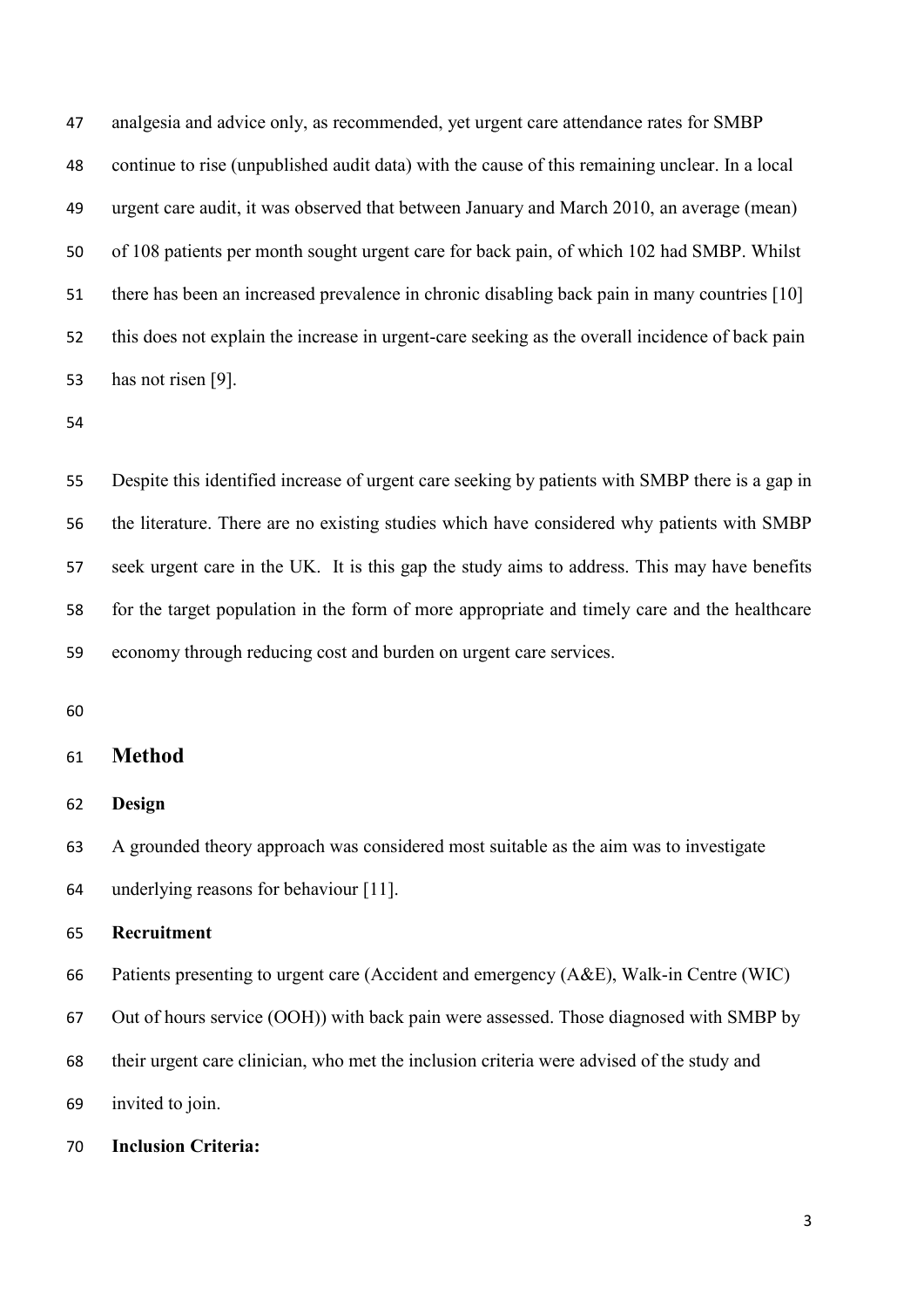| 71 | Aged 18 years or over.                                                                         |
|----|------------------------------------------------------------------------------------------------|
| 72 | Diagnosis by healthcare professional of SMBP; requiring only advice and analgesia<br>$\bullet$ |
| 73 | $[3][9]$ .                                                                                     |
| 74 | <b>Exclusion Criteria:</b>                                                                     |
| 75 | Diagnosis of systemic or neurological disease.                                                 |
| 76 | Inability to provide informed consent.                                                         |
| 77 | Non-English speaking.                                                                          |
| 78 |                                                                                                |
| 79 | <b>Data Collection</b>                                                                         |
| 80 | Primary data collection was via face-to-face interview using a semi-structured guide, by the   |
| 81 | principal investigator (VS). Initial sampling was purposive then theoretical once data was     |
| 82 | gathered. Interviews were conducted in a private clinic room and audio-recorded. Interview     |
| 83 | duration lasted from 10-75 minutes.                                                            |
| 84 |                                                                                                |
| 85 | <b>Ethics</b>                                                                                  |
| 86 | The study and subsequent amendments were given a favourable opinion by the Central             |
| 87 | Manchester Research Ethics Committee, number 10/H1014/81.                                      |
| 88 |                                                                                                |
| 89 | <b>Data Analysis</b>                                                                           |
| 90 | Anonymised interviews were transcribed within 24 hours (VS). This not only increased           |
| 91 | familiarity with the data and enabled preliminary analysis, but minimised the possibility of   |
| 92 | transcript inaccuracies. As an iterative process, on-going data collection was concurrent with |
| 93 | analysis, informing further data collection. Transcripts were analysed as soon as possible,    |
| 94 | prior to the next interview where this was possible. This process continued until saturation.  |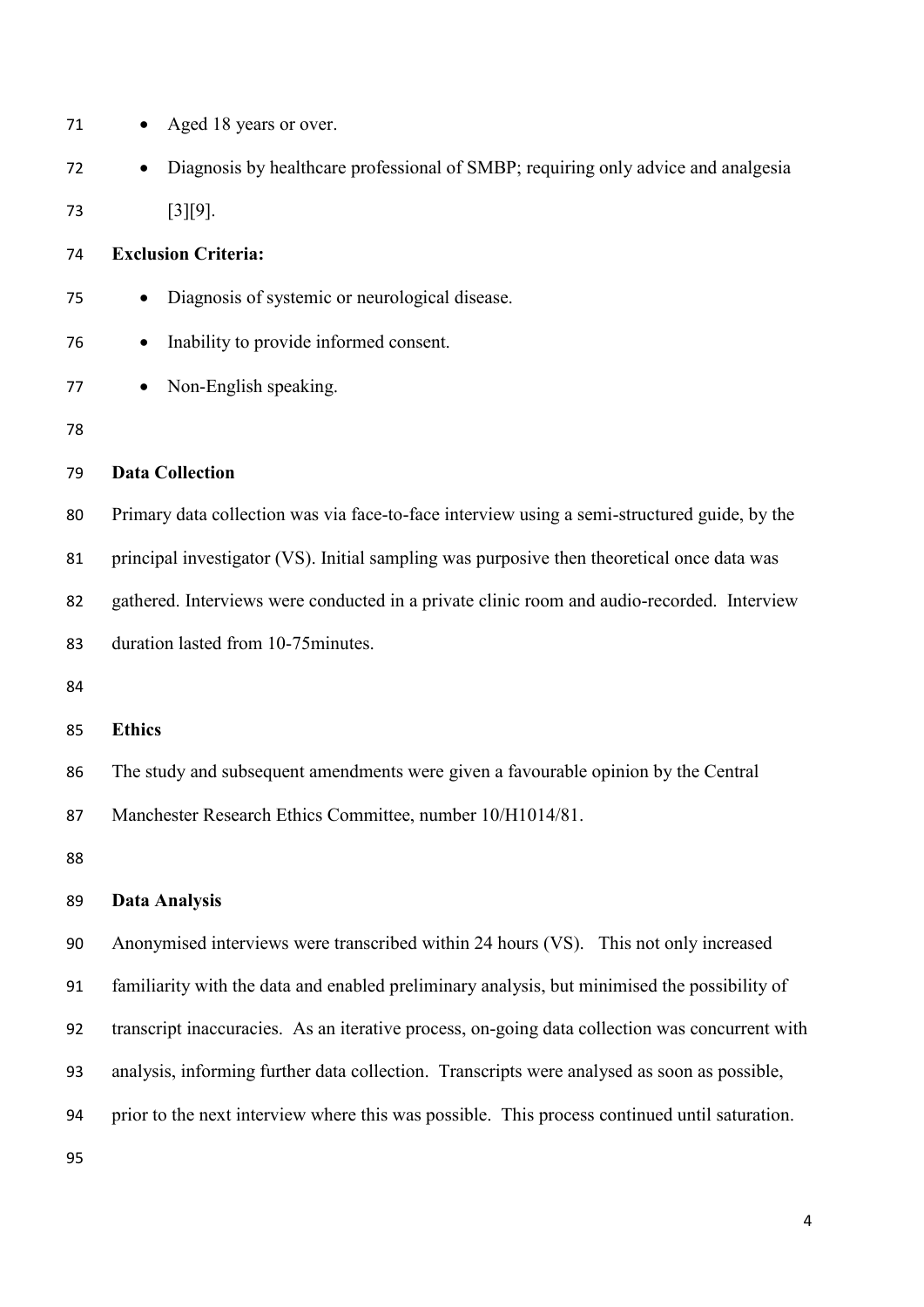Data was analysed with a grounded theory approach. Initial coding was line by line, with the second phase identifying commonly used codes which were developed into salient and complete categories then themes. Coding and theming was undertaken independently by VS and SG, both reported saturation at nine participants. Findings were consistent and all transcript information was coded, with no discrepancy or deviant cases. Memo writing was undertaken to assist analysis and enable reflection. Reflexivity is an important process in GT allowing the researcher to regularly review their preconceptions and their possible impact on the analysis [11].

### **Results**

#### **Participant Summary**

107 Recruitment commenced on the  $21^{st}$  January 2011 and continued until the  $14^{th}$  July 2011 when saturation was reached. All participants had sought urgent care from: A&E, WIC or OOH's.

#### **Themes**

Eight themes were identified through independent review: GP access; Pain & Analgesia;

Function; Different; Something Wrong; Investigation; Third Party; Repeat Visits

# **Theme 1) GP access**

Participants reported an attempt to access GP care in the first instance but went on to seek

urgent care when unsuccessful. Some were reportedly directed to the urgent care if unable or

unwilling to wait:

INSERT BOX 1 HERE

GP access was also dependent on day and time: Participant 4 contacted his GP initially but it

was a Wednesday afternoon when most GP practices in the study location are closed.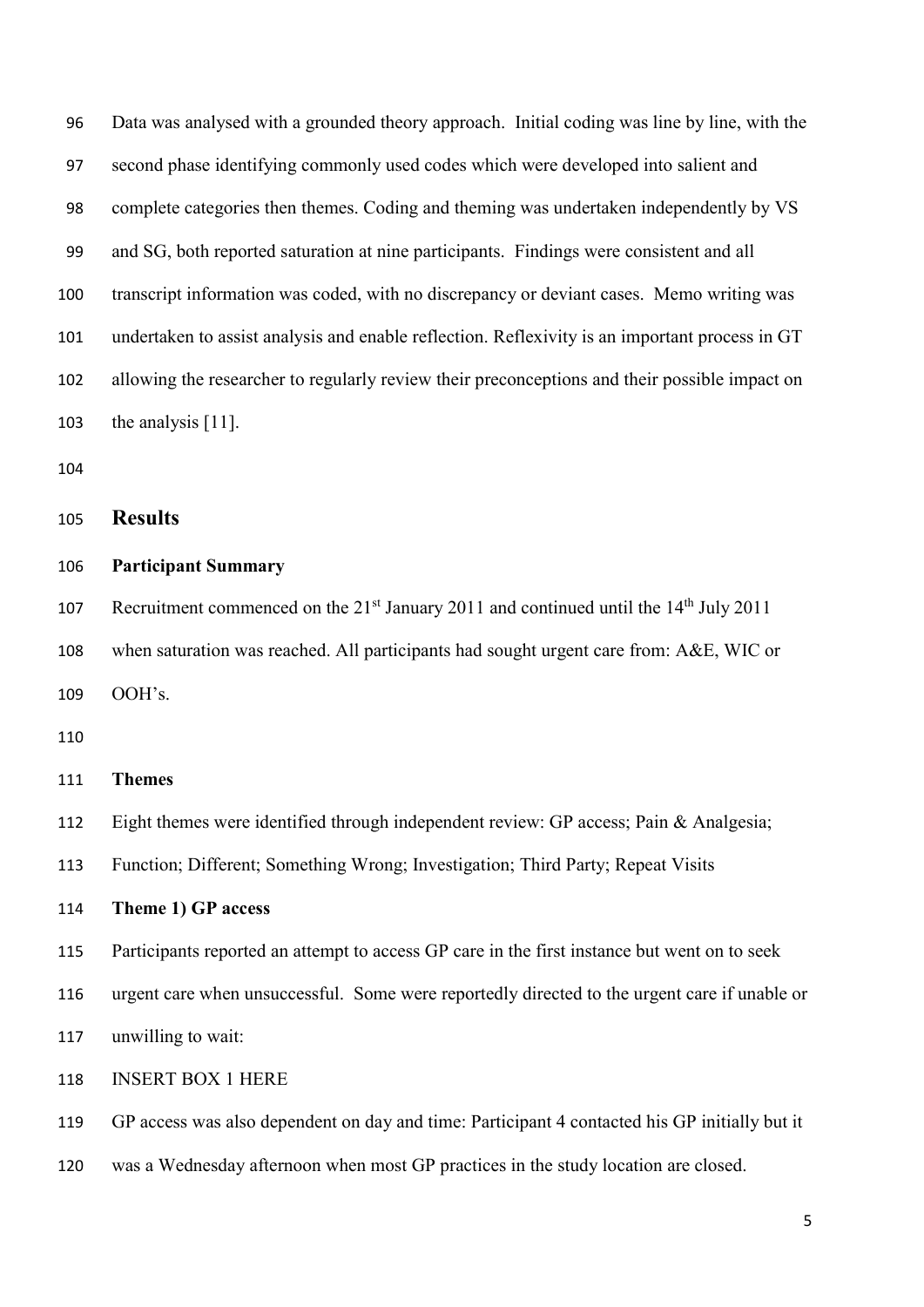| 121 | Participants 5 and 10 sought urgent care late at night and Participant 6 at the weekend when      |
|-----|---------------------------------------------------------------------------------------------------|
| 122 | her GP surgery was closed:                                                                        |
| 123 | <b>INSERT BOX 1b HERE</b>                                                                         |
| 124 |                                                                                                   |
| 125 | This theme highlighted the consequence of an inability to access the GP in a timely manner        |
| 126 | which led patients to seeking urgent care, seemingly redirected by GP practices.                  |
| 127 |                                                                                                   |
| 128 | Theme 2) Pain and Analgesia                                                                       |
| 129 | Pain intensity, and associated with this, a desire for quick relief of pain, was a key driver for |
| 130 | seeking urgent care (cited by ten of eleven participants).                                        |
| 131 | <b>INSERT BOX 2 HERE</b>                                                                          |
| 132 |                                                                                                   |
| 133 | Theme 3) Function                                                                                 |
| 134 | A level of impaired function was referred to by all participants with nine of eleven              |
| 135 | specifically referring to impaired walking. The inability to perform activities of daily living   |
| 136 | (ADL) appeared to be distressing to participants and was a motivator in their decision to seek    |
| 137 | urgent care.                                                                                      |
| 138 | <b>INSERT BOX 3a HERE</b>                                                                         |
| 139 | Caring for children while in a state of dysfunction was a compelling driver to seek urgent        |
| 140 | help:                                                                                             |
| 141 | <b>INSERT BOX 3B HERE</b>                                                                         |
| 142 | This participant went on to associate regained function and ability to care for her son with her  |
| 143 | recovery:                                                                                         |
| 144 | <b>INSERT BOX 3C HERE</b>                                                                         |
| 145 | Theme 4) Different                                                                                |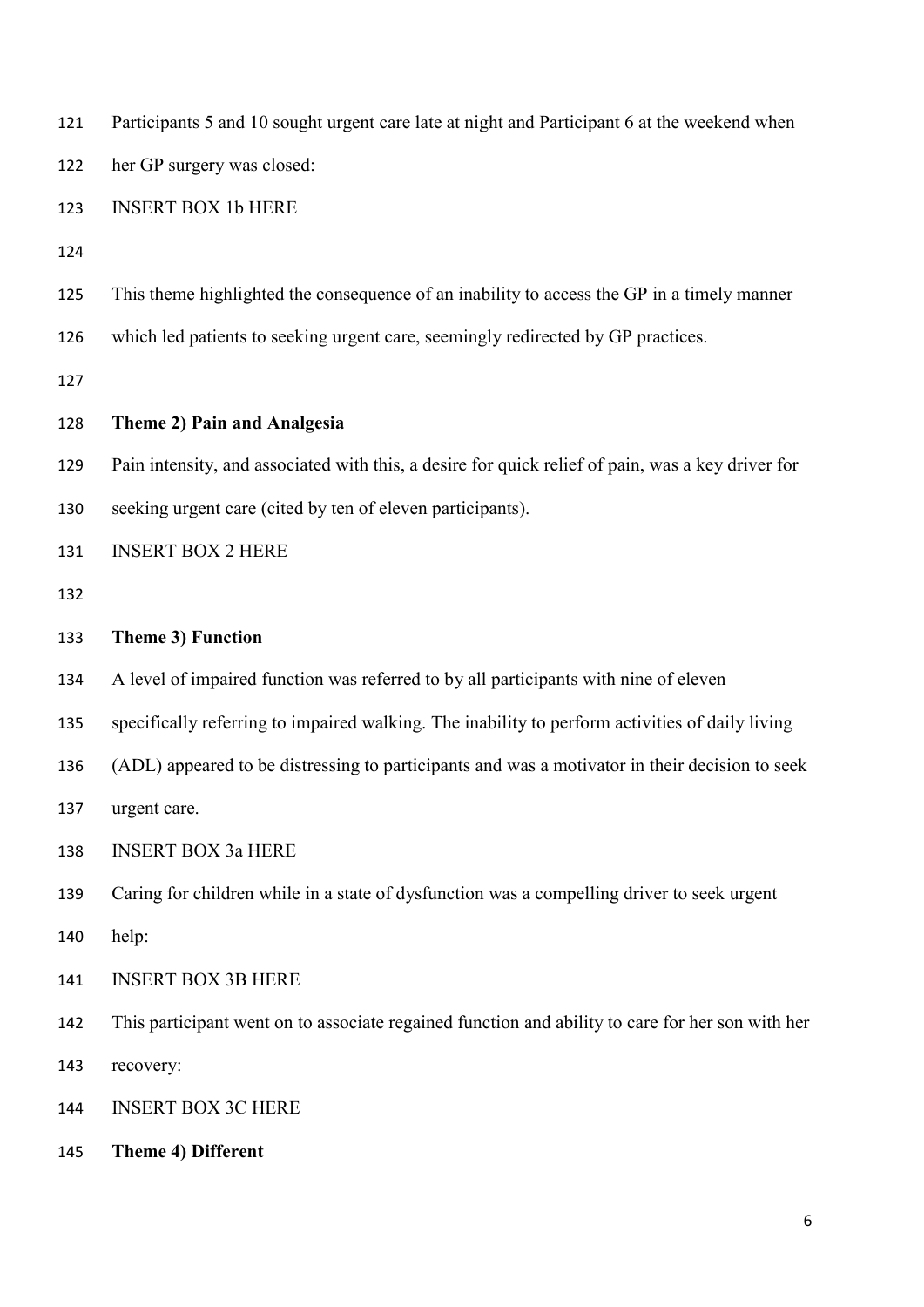Most participants had experienced back pain previously, only one reported no prior episodes.

When seeking urgent care, those with previous back pain history described this episode as

"different"

INSERT BOX 4A HERE

The sense of something "different" appears to have provoked fear in patients, both

immediate and anticipatory fear: fear of future consequences. Along with fear, three other

negative emotions were identified: frustration, anger and pessimism. Patients were frustrated

when unable to access GP care and angry when faced with triage systems which determined

symptoms they considered to be different as non-urgent.

INSERT BOX 4B HERE

# **Theme 5) Something Wrong**

Several participants reported a concern that there was something wrong:

INSERT BOX 5a HERE

For participant 10, it was concern of something potentially sinister, specifically: paralysis:

INSERT BOX 5b HERE

# **Theme 6) Investigation**

Potentially linked with this feeling of something wrong was the theme of investigation, yet

such was its prominence it was given individual consideration. Of eleven participants, eight

referred to an investigation:

INSERT BOX 6a HERE

Two participants recounted previous investigations which had revealed nothing significant

yet they wanted further examination.

INSERT BOX 6b HERE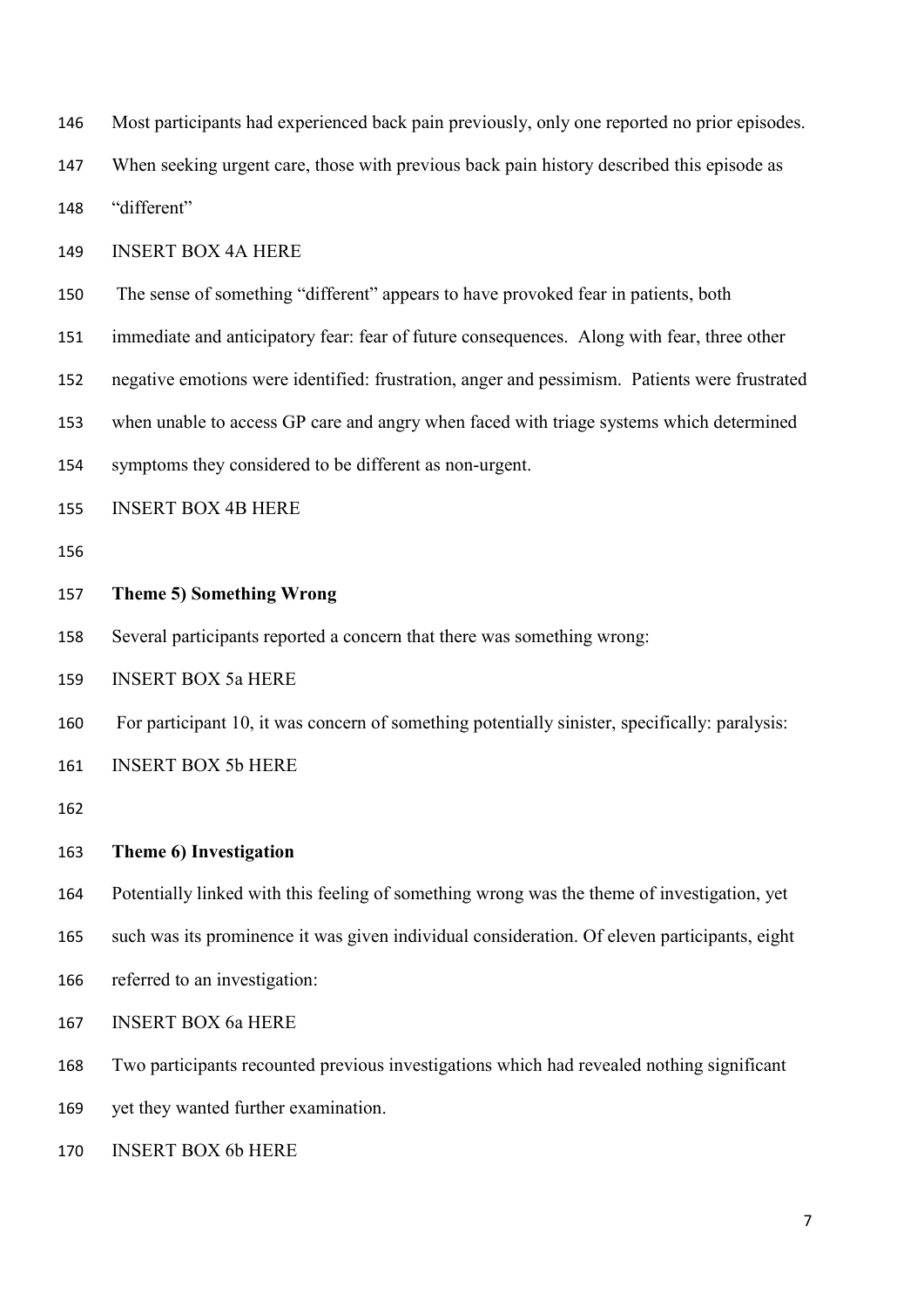Other participants sought investigation to enable understanding.

INSERT BOX 6c HERE

- 
- **Theme 7) Third party**
- The advice or action of others, principally a family member, contributed to the decision to
- seek urgent care for over half of participants.
- INSERT BOX 7a HERE
- 178 One participant was advised at attend A&E by GP reception staff:
- INSERT BOX 7b HERE
- Two participants reported a previous encounter where the GP directed them to urgent care:
- INSERT BOX 7c HERE
- Participant 8 had previously been guided to A&E and felt she would be again, as her husband
- reported:
- INSERT BOX 7d HERE
- Once participants had sought urgent care for their back pain, over half did so again.
- Participant 9, prompted by family on the first occasion, sought urgent care directly for the
- second episode:
- INSERT BOX 7e HERE
- 

#### **Theme 8) Repeat visits**

- Identifying that patients with SMBP were returning to urgent care raised the question of why,
- particularly as some acknowledged dissatisfaction with the care received, or recognised that
- little could be done in the urgent care setting:
- INSERT BOX 8a HERE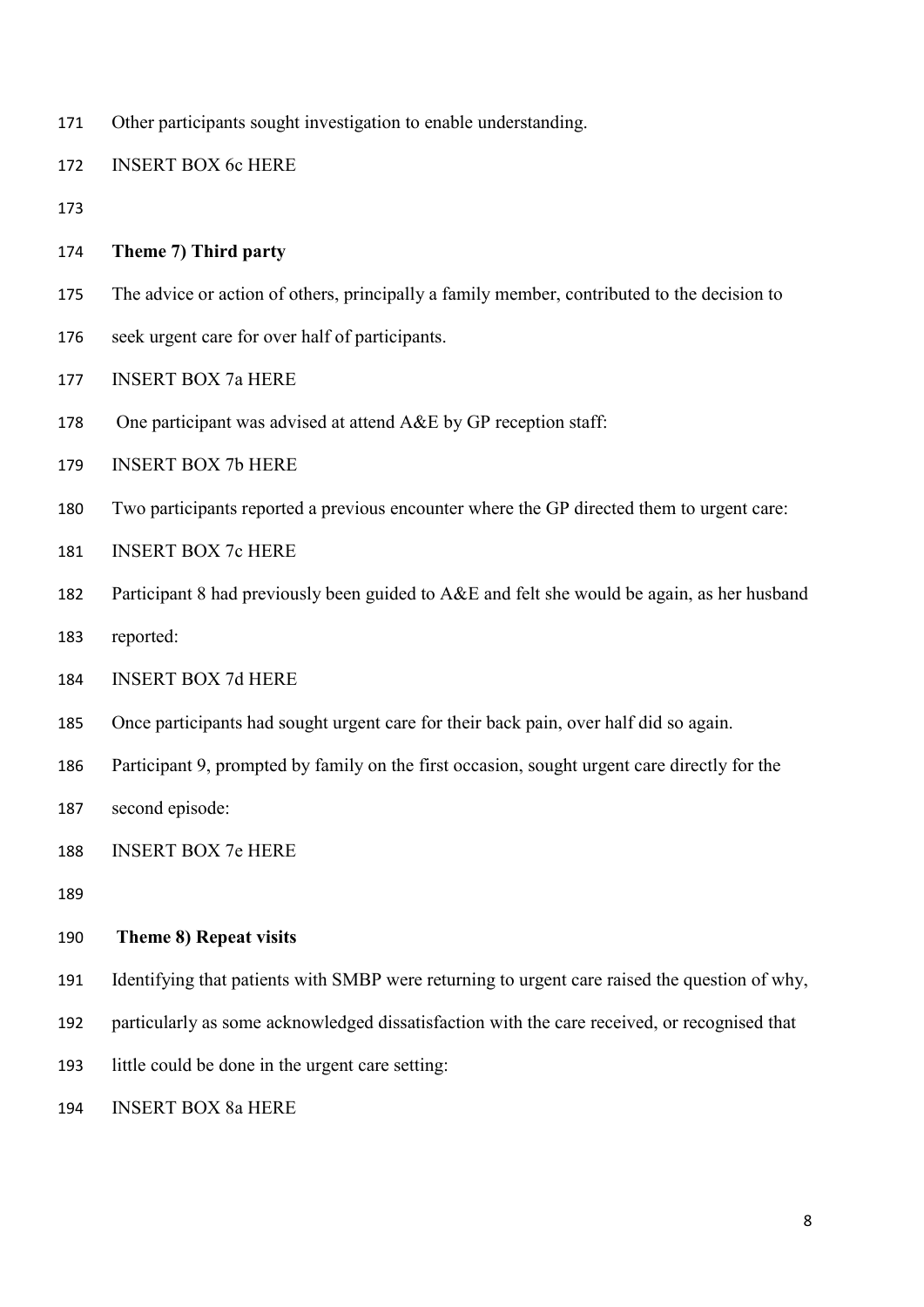| 195 | In subsequent data collection, participants were questioned about what they would do in the    |
|-----|------------------------------------------------------------------------------------------------|
| 196 | event of future episodes. Despite the acknowledged limited intervention or poor experience     |
| 197 | three participants reported they would return to urgent care:                                  |
| 198 | <b>INSERT BOX 8b HERE</b>                                                                      |
| 199 | Of the four participants questioned about future action, only one reported that he would not   |
| 200 | seek urgent care again. He left A&E when the triage nurse advised of a long wait and           |
| 201 | unlikelihood to receive treatment:                                                             |
| 202 | <b>INSERT BOX 8c HERE</b>                                                                      |
| 203 | When questioned about what he would do in the future he replied:                               |
| 204 | <b>INSERT BOX 8d HERE</b>                                                                      |
| 205 |                                                                                                |
| 206 | Pain and altered function were the most prominent themes, referred to by all participants.     |
| 207 | Desire for investigation, inability to secure GP access and third party influence were also    |
| 208 | substantial motivators in seeking urgent care, expressed by over half of participants.         |
| 209 |                                                                                                |
| 210 | <b>Discussion</b>                                                                              |
| 211 | The themes of: access, pain, function, investigation, something wrong, third party influence   |
| 212 | and repeat visits are present in some context within the literature [4][5][6][7], however they |
| 213 | have not previously been identified within the context of care-seeking behaviour in an urgent  |
| 214 | care setting for back pain.                                                                    |

216 One striking finding was that most participants correctly attempted to access care through

their GP in the first instance. Other powerful drivers in seeking urgent care related to

dysfunction [12] and associated high pain levels. This incapacitating pain sparked fear

something was wrong, or "different", which was perceived as indicating something sinister.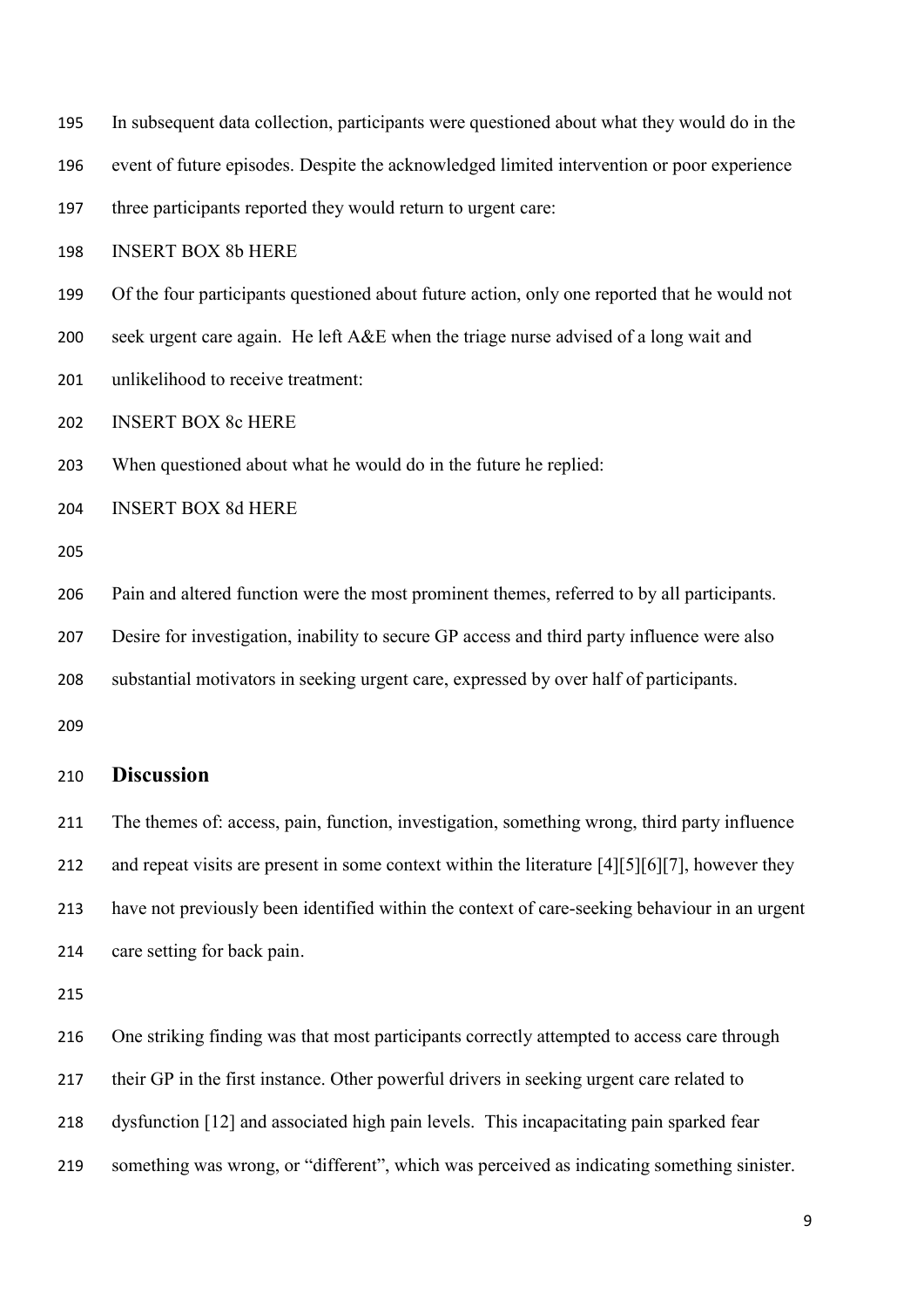This escalation of symptoms appeared to precipitate a need for 'answers' which were sought 221 through investigation. The refusal to investigate by urgent care clinicians resulted in frustration and anger as patients felt they were not being taken seriously. The data reflects a very human response to uncertainty and incapacitating pain which in turn 225 makes receptiveness to  $3<sup>rd</sup>$  party suggestion to seek urgent care more likely. The need for 226 assurance and pain relief becomes particularly acute when patients are carers. Most the 3<sup>rd</sup> parties were family members, but surprisingly advice to attend urgent care was also received from GPs and their reception staff. This inappropriate advice appears to have stifled the appropriate response and instead facilitated urgent care-seeking behaviour, potentially resulting in possible harm as appropriate and timely care was not delivered. Patients believed investigations would identify the cause of their symptoms. This is a common misconception faced by clinicians dealing with patients with SMBP. Numerous structures can contribute to symptoms and there is no definitive disease to diagnose [3] and investigations do not change the evidence-based management of SMBP. The second misconception identified related to analgesia. Participants sought immediate pain relief yet when prescribed analgesia they described it as ineffective. Further questioning revealed that fear of addiction resulted in ineffective use and avoidance. This appears at odds with the reported desire to abolish the pain at the earliest possible opportunity. Although most of the themes in this study have been identified in other contexts, a new finding, not previously reported was the theme of something 'different'. It is interesting that this sense of something "different" is listed as one of 163 red flags, indicators of possible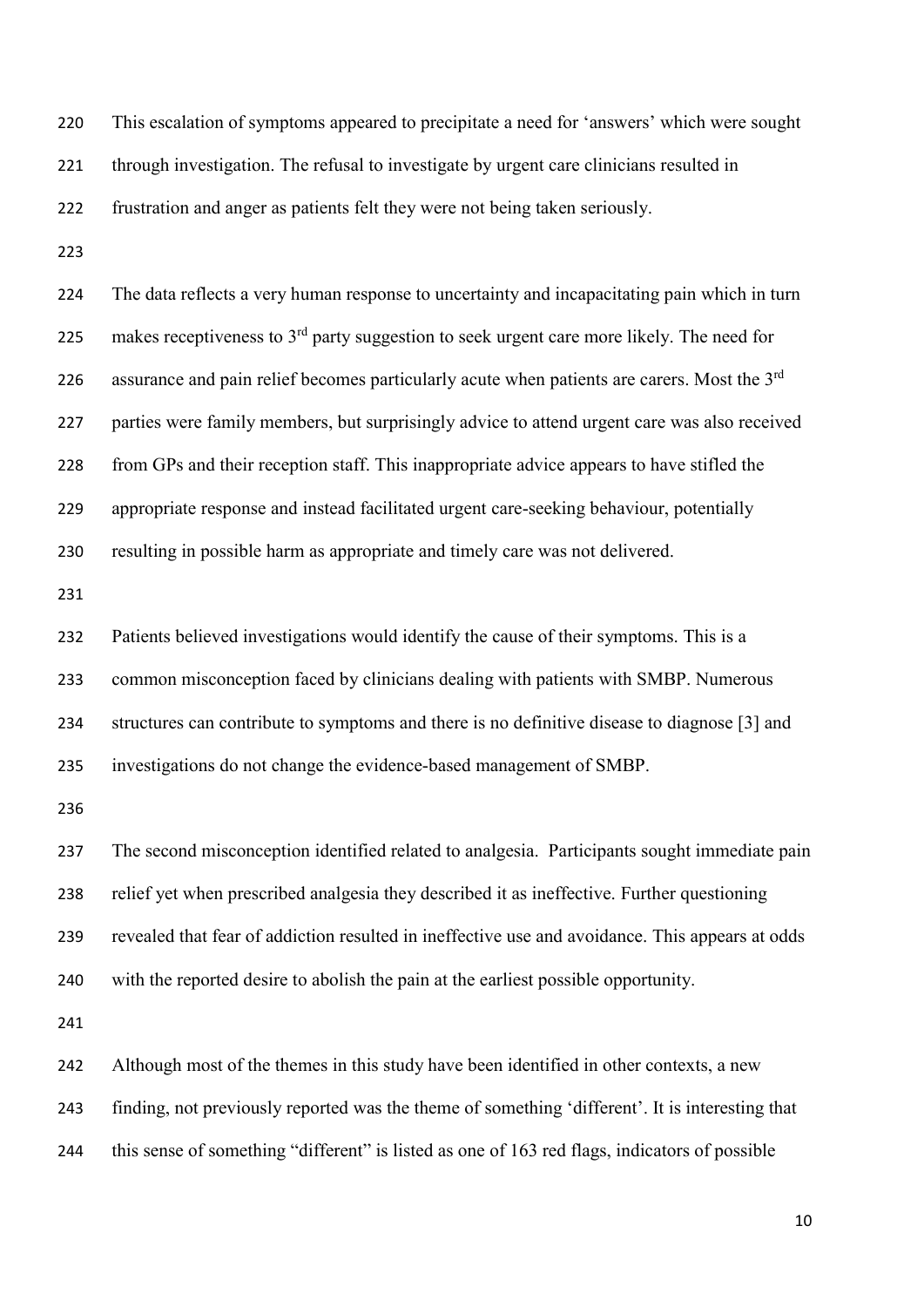serious pathology [13]. The prognostic value of individual red flags is not known as they are not considered in isolation but within the context of the individual clinical presentation [13] and this, to some extent, legitimised the patients' desire for urgent attendance.

 The sense of "something different" may be an important motivator in seeking urgent care. If "different" this time, patients could be concerned a pre-existing condition had developed into something sinister. This concern could provoke anxiety, fear and pessimism about their current and future state. Something "different" may also facilitate the desire for investigation. Perhaps patients sought reassurance that all was well rather than cause. Patients reported frustration and anger when unable to access investigations even though this was not clinically indicated. Resolution of this juxtaposition would prove difficult.

 It is well established that pain is not purely organic but also an emotional response [14]. Perceived pain is known to increase when there is anxiety or fear about the cause particularly if it seems "different". Back pain is particularly fear-provoking as it comes from behind, instilling a feeling of vulnerability [9]. Waddell [9] also reports heightened fear and anxiety due to awareness of incapacity as a possible consequence of spinal injury. Functional limitations may therefore not be entirely due to dysfunction but fear that it may exacerbate injury.

The sense of "different" is linked to the theme of something "wrong". Two participants

reportedly sought urgent care because of fear of serious pathology. For one,

the sense was so compelling, she described a fear of dying.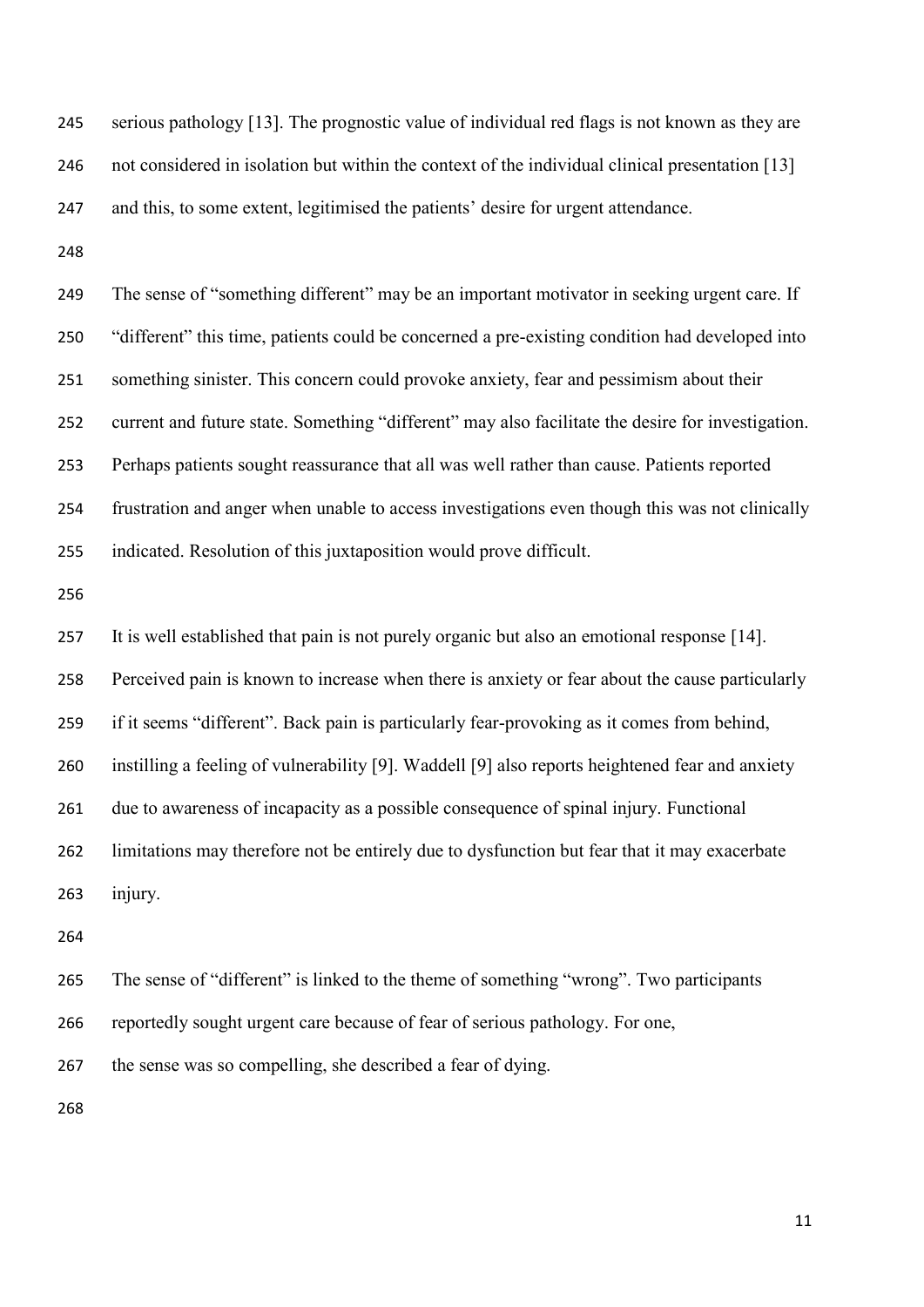| 269 | While attendance at urgent care is understandable from a human suffering point of view, it is    |
|-----|--------------------------------------------------------------------------------------------------|
| 270 | also a means by which the degree of discomfort can be conveyed to those who doubt the            |
| 271 | legitimacy of the observed dysfunction. To some extent, this doubt is reinforced by the notion   |
| 272 | that back pain is subjective with no definitive disease to diagnose.                             |
| 273 | While this was not detected as a theme, there is some evidence from the data to suggest that     |
| 274 | an element of social construction could be at play as Participant 9 openly reported that co-     |
| 275 | workers including one manager were sceptical of his back pain:                                   |
| 276 |                                                                                                  |
| 277 | <b>INSERT TEXT BOX 9 HERE</b>                                                                    |
| 278 |                                                                                                  |
| 279 |                                                                                                  |
| 280 | For those previously seen by their GP, attendance at urgent care was an escalation of action     |
| 281 | reflecting perceived symptom severity. Patients may have felt the appropriate GP                 |
| 282 | management received (analgesic and advice to maintain function) was not sufficiently             |
| 283 | reassuring and the gravity of their symptoms not recognised. If symptom legitimisation was a     |
| 284 | motivating factor, it should have been identified by the Grounded Theory methodology. That       |
| 285 | saturation was reached and no deviant cases occurred suggests this is speculative however,       |
| 286 | this train of thought is worthy of further investigation. Although, it is possible that symptom  |
| 287 | legitimisation was an additional motivator undisclosed by participants. The unpreparedness       |
| 288 | of patients to disclose this could either be because they were not fully aware of it themselves, |
| 289 | but also it may reflect their vulnerability to socially constructed pressures to 'prove' their   |
| 290 | incapacity.                                                                                      |
| 291 |                                                                                                  |
|     |                                                                                                  |

 The desire for investigation may have been a further attempt to legitimise symptoms As might theme 8, repeat visits. Although this is speculative, McPhillips-Tangum *et al.* [5]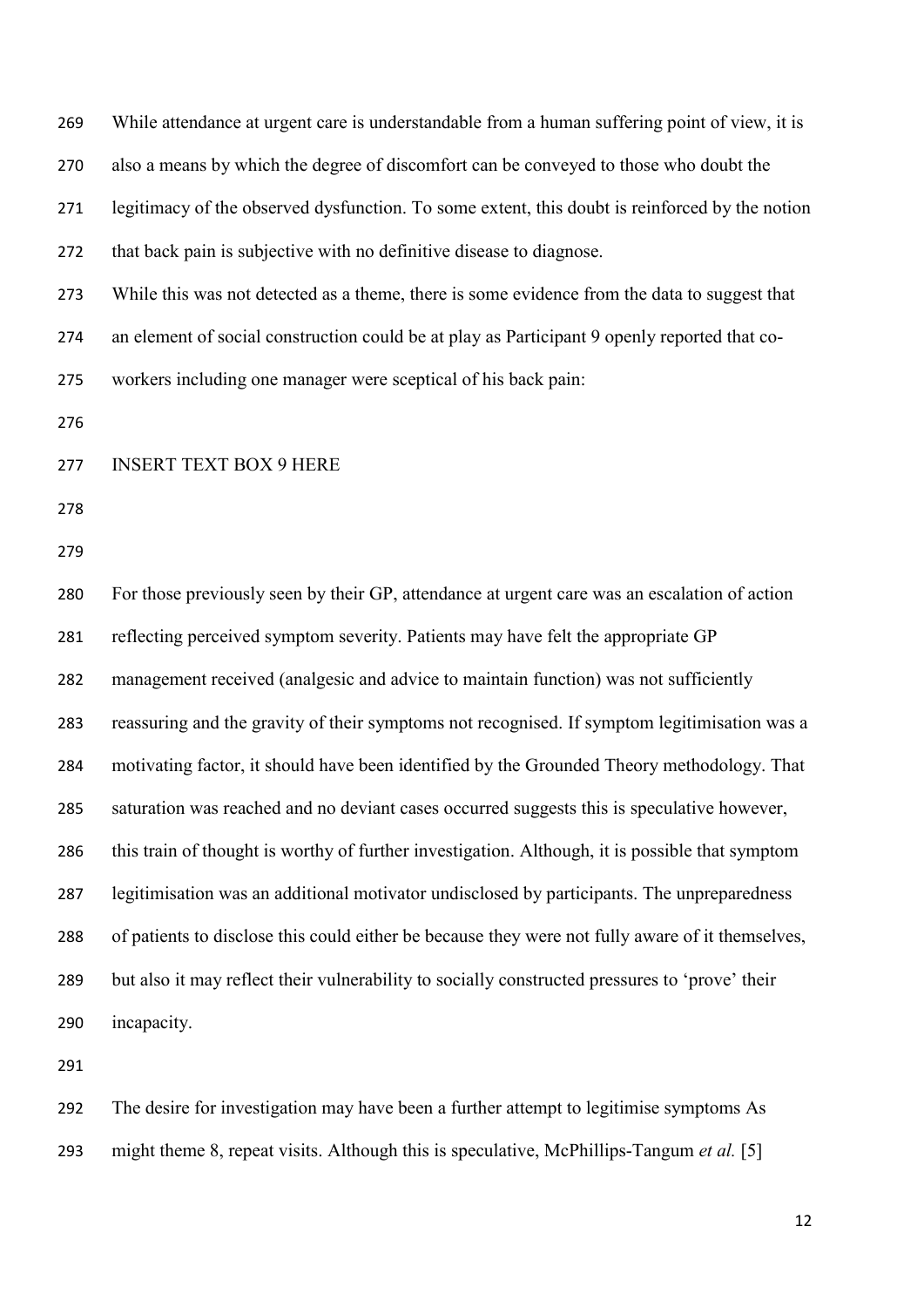reported chronic back pain patients continue to seek care because fundamental questions about the cause and diagnostic role remain unanswered. It is suggested this may be because patients do not receive the answers they desire, in that their symptoms are not legitimised. 

 The results identify a need for education. Information provided to this patient population needs to be evidence-based, standardised and accessible. Content should be in line with current evidence and given a lifetime prevalence of 84%, delivery of such information should be directed towards a "mass" approach. Recent public education films on "FAST" for stroke and "Hard and Fast to Staying Alive" for heart attack have shown that 'mass' education is effective in bringing about desired change. The hard and fast campaign has recorded over 1.7 million YouTube views and the World Heart Federation report 11 lives to date have been saved by campaign bystanders. Further research is needed to assess the likely effect of such a SMBP specific campaign within England.

#### **Study Limitations**

 This was a small, exploratory study undertaken in one NHS trust with the aim of increasing understanding of care-seeking behaviour. The study was part of a taught NIHR Masters in Research. The lack of resource resulted in the exclusion of Non-English speakers, as language is imperative in ensuring nuances and meanings are understood. If lost in translation the quality of data may have been poor and erroneous conclusions drawn.

### **Recommendations for future research**

 Further studies of this sort should be repeated in other health districts in order to validate the findings through a process of triangulation. Additionally, mixed-methods studies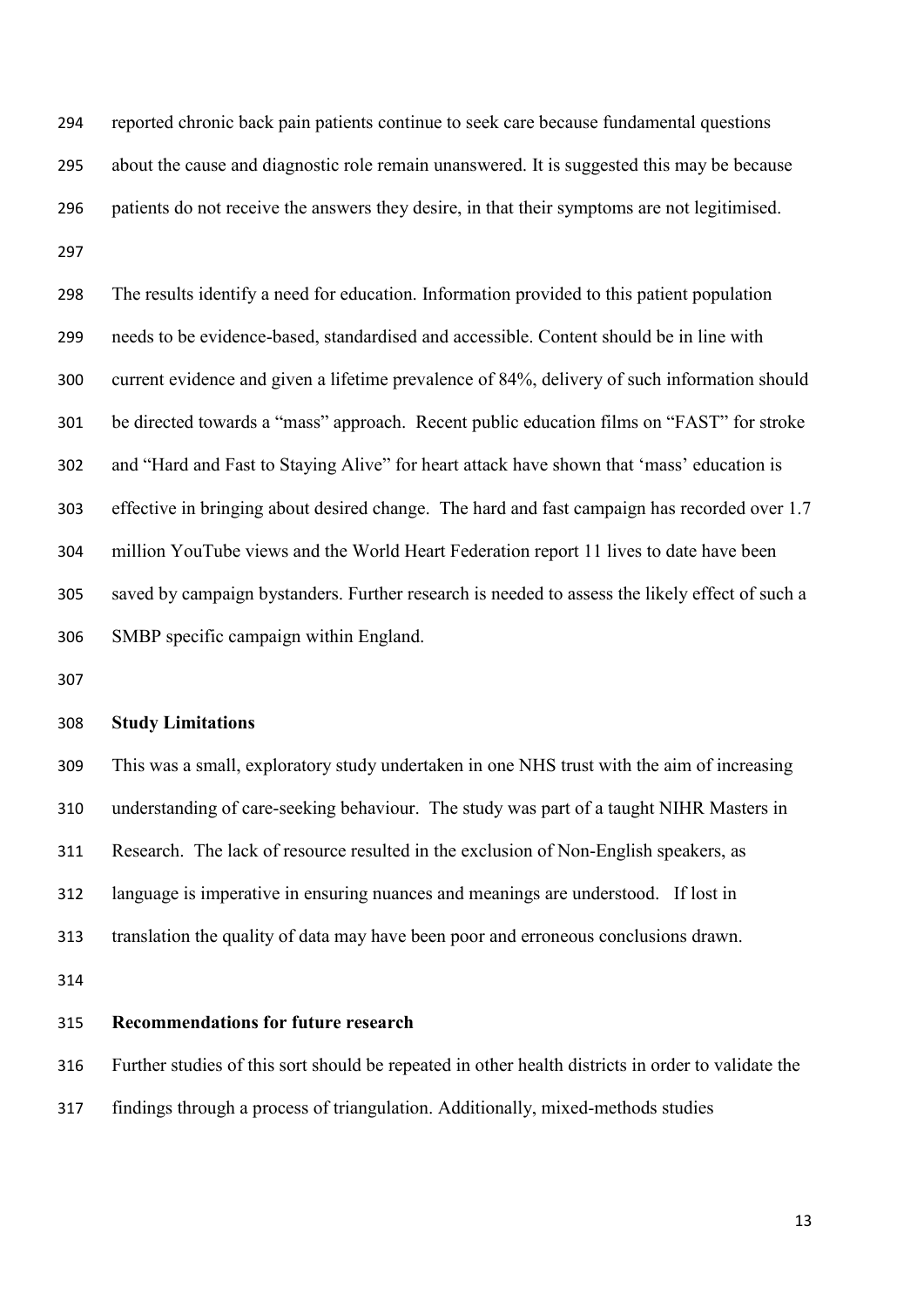incorporating a functional or health-related quality of life outcome measure would facilitate understanding of the care-seeking behaviours of patients with SMBP.

# **Conclusion**

 To our knowledge, this study was the first of its kind to attempt to increase understanding of why patients with SMBP seek urgent care. It has identified eight contributing factors and discusses the possibility of a ninth which takes the form of legitimising incapacity.

 The decision of patients to seek urgent care is complex and involves perception of both need and of the services available. This study has highlighted the need for education of this patient population.

 Until a more certain understanding is gained about the motives and characteristic of this patient population and community-wide education is achieved, urgent care facilities will continue to be used inappropriately placing continued demands on a pressured and vital resource. The Health Select Committee has warned this week that the growing demand on A&E is unsustainable. When considering alternatives to urgent care it has recognised that primary care should be restructured. How this will occur has not yet been illustrated but suggestions include: direct access for GP's to same-day specialist opinions and the use of same-day telephone, web or e-mail access to a primary care team integrated within patients' own GP practices [15]. Physiotherapists could play a key part in both these scenarios as they are ideally placed to provide cost effective care which would not only serve the patient better but would also decrease demand on strained urgent care resources. Support for physiotherapist roles appears to be growing with a call for physiotherapists to be the gatekeepers for musculoskeletal conditions voted the most popular "dangerous idea" by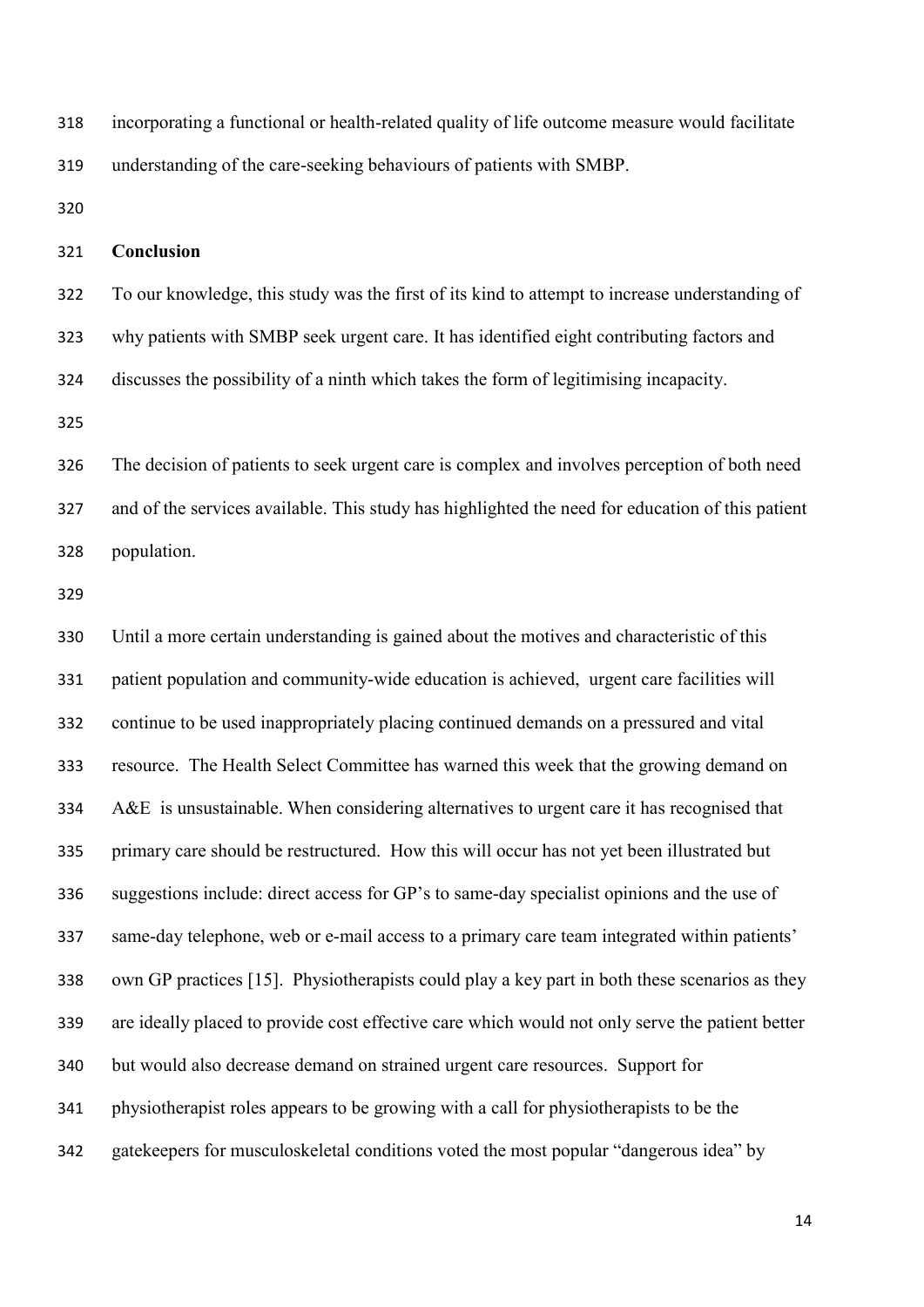- delegates at a recent primary care conference [16]. The recently published Royal college of
- General practitioners 2022 report: "A vision of General Practice in the future" [17] also
- envisages increased self-referral and highlights self referral to physiotherapy specifically.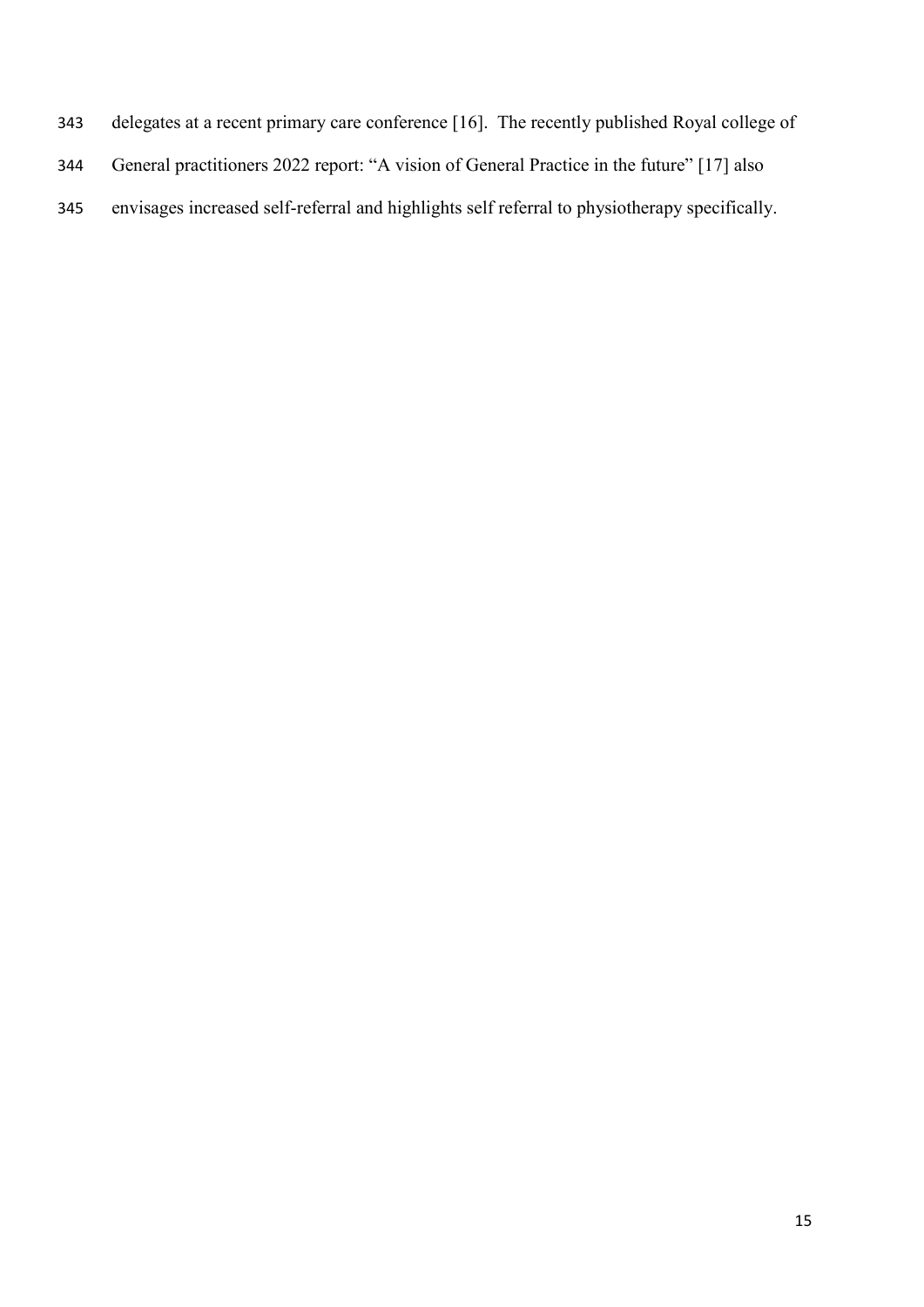Box 1a Quotations for Theme 1

*"Because I couldn't get in to see my own Dr..... it's getting more of a struggle getting into your own GP at the minute" (Participant 1)*

*"I tried my GP but the receptionists...said there was nothing, but I said to them well I'd like* 

*to have a Dr out then and she said if you're able to come to the surgery which, because I'd* 

*asked for an appointment, she said I feel you're able to get to the surgery then you're gonna* 

*have to go to the out of hours or the walk in centre" (Participant 3)*

Box 1b Quotation for Theme 1

*"I went but the Dr's was shut on Saturday....so my husband said we'll just go to the walk in centre and see what they say...." (Participant 6)*

Box 2 Quotations relating to theme 2

*"The pain, it was just, I've never felt pain like that before" (Participant 10)*

*"I was in so much pain...it was so intense... it was just too much...I was so desperate for some relief.....I have a child and labour's meant to be painful but (not) compared to that." (Participant 10)*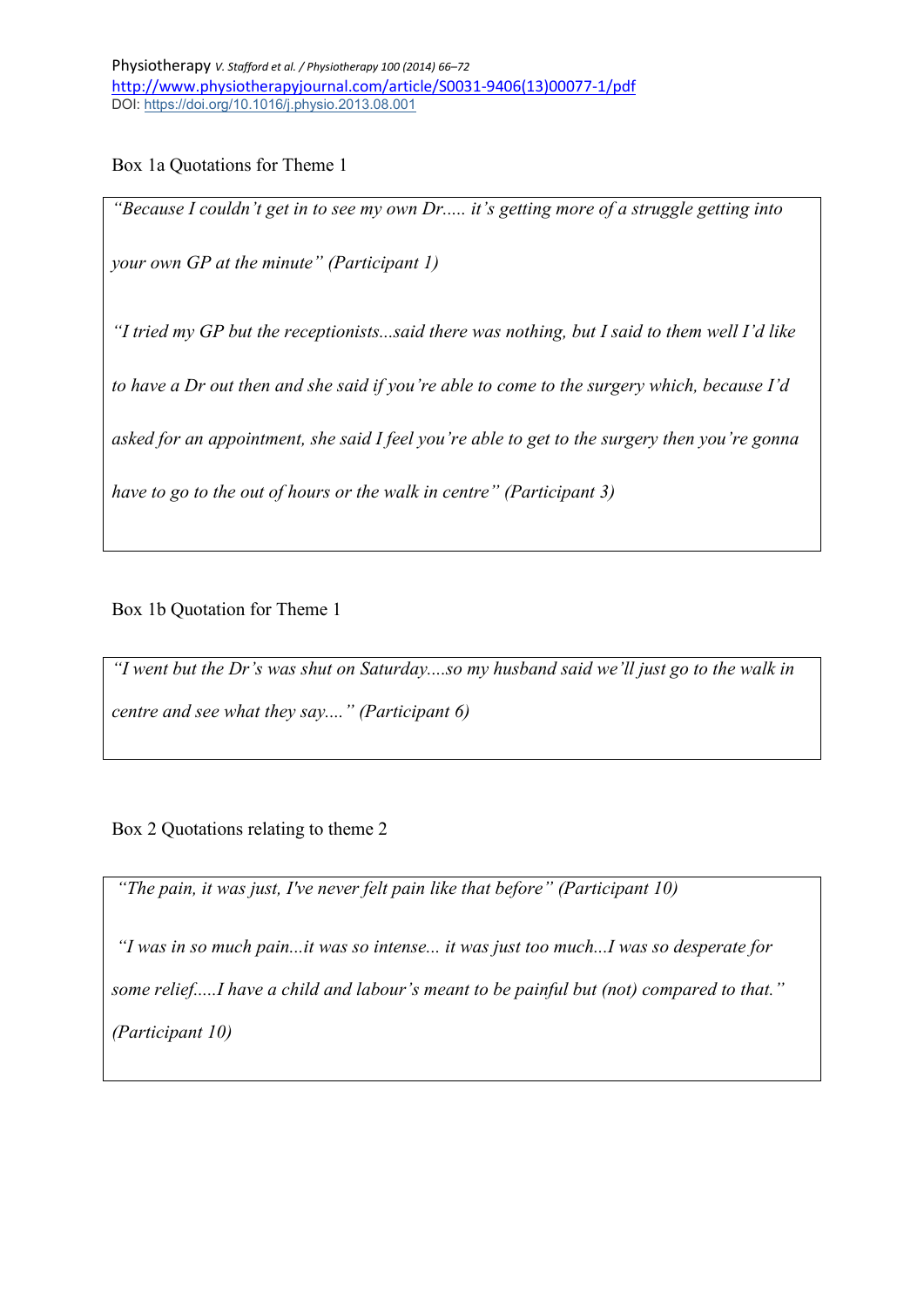*"The pain were that acute and I were limping and I went like that and I just had to see a Dr" (Participant 5)*

*"I just needed to be able to function really because I couldn't do anything over the weekend with it.....I couldn't move, my kids had to help me up off the couch, everything....I couldn't do anything, the whole lot. I was stuck in pyjamas all weekend" (Participant 1)*

Box 3b Quotion from Theme 3

*"When I've got a 2 year old little boy I can't lie down all day, as much as I'd like to....I haven't been able to cuddle him and it's killed me not being able to bath him, not being able to put his pyjama's on... it's awful and he doesn't understand, he's only 2......I've had to have someone with me every day since I did it"* Participant 3

Box 3c Quotation from Theme 3

*"I can manage now, I managed to read him his bedtime story and put his pyjama's on last night so I was happy"* Participant 3

Box 4A Quotations from Theme 4

*"It just went and it felt...different" (Participant 8)*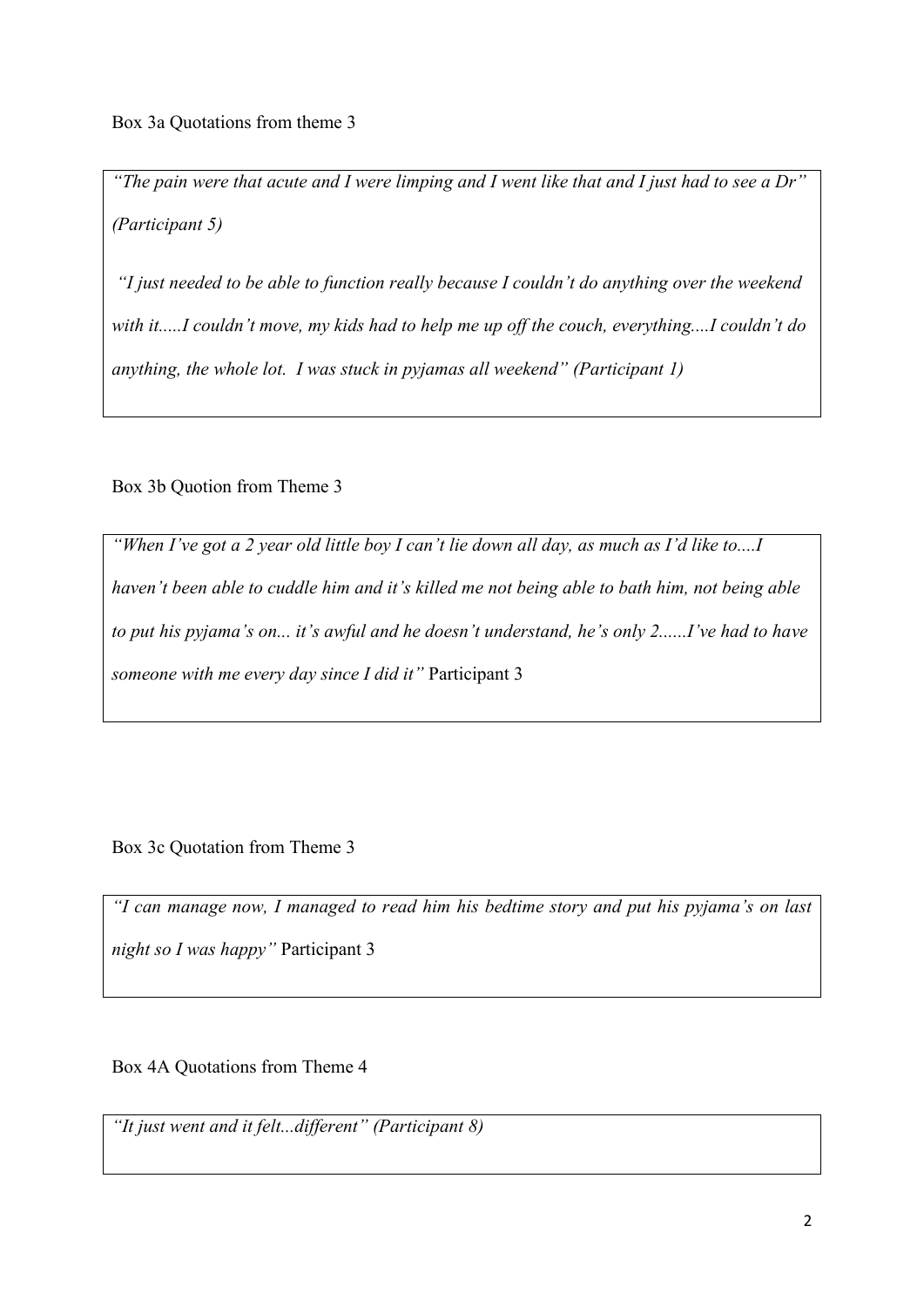*"It's happened a few times but not as bad....for some reason this time it was different"(Participant 9)*

Box 4B Quotations form theme 4

*"they just said there's nowt we can do , you can see someone but we won't be able to do owt and it'll be three hours so I just went"(Participant 11)*

Box 5a Quotations from Theme 5

*"I just wanted to know what was wrong with me" (Participant 3)*

*"Just reassurance that it was okay, it was something that I'd just pulled and not in the process of dying" (Participant 5)*

Box 5b Quotation from Theme 5

*"I thought oh my God, what is happening to me, am I ever going to walk again?"(Participant 10)*

Box 6a Quotations relating to theme 6

*"I said is there any chance of a scan.....I thought there's more to this" (Participant 9)*

*"you need a scan just to make sure because I, err, we're not medical professions to the extent*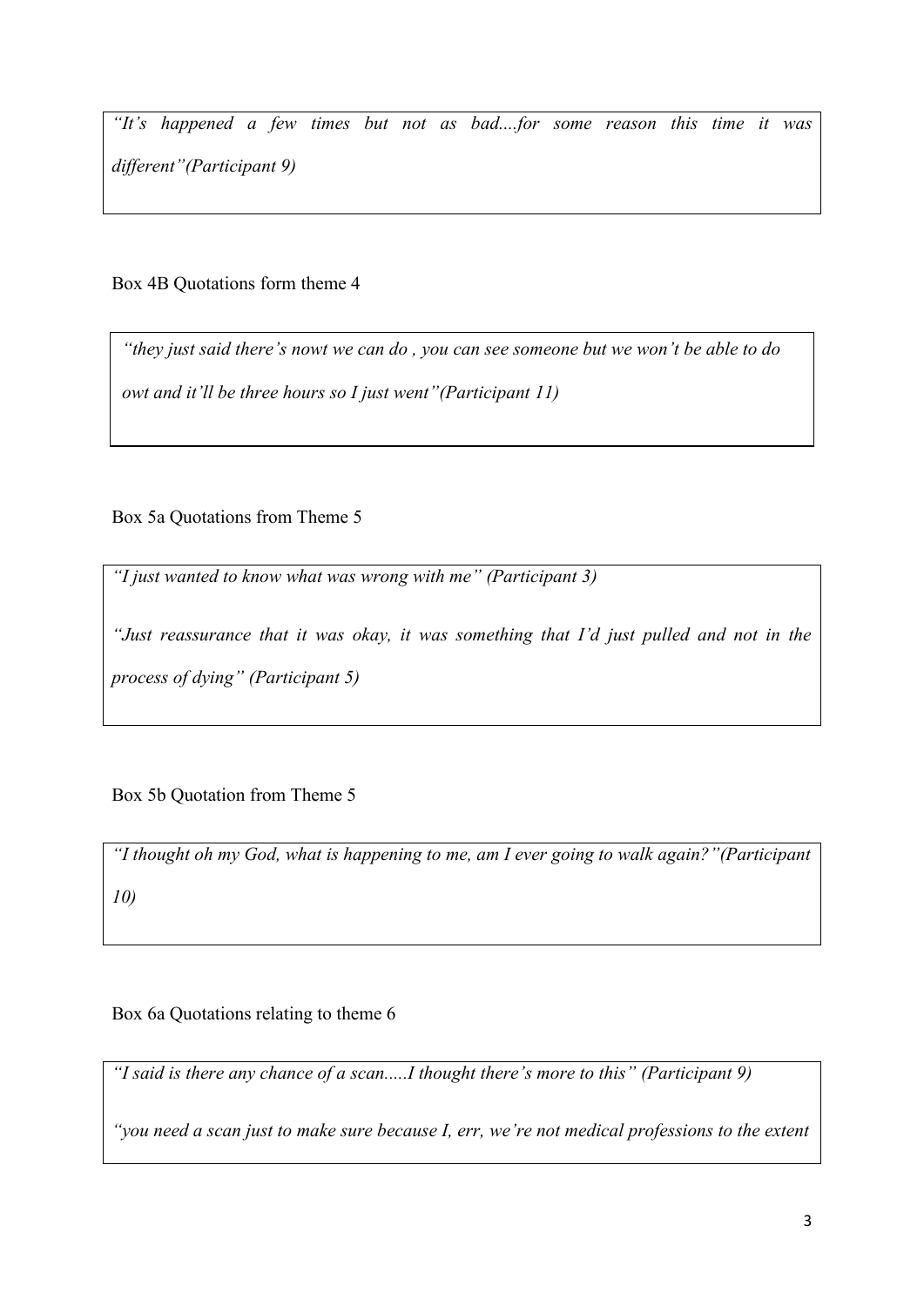*of a Dr but you know that's not right" (Participant 3)*

Box 6b Quotation from Theme 6

*"[I asked].. for an x-ray so I could have proof that it's got worse because I know it's got worse. So there must be something on an x-ray to say yeah that it's got worse" (Participant 7)*

Box 6c Quotation from Theme 6

*"actually investigate further as to what was wrong with me...I was so confused, no-one told me what was wrong with my back" (Participant 10)* 

Box 7a Quotations from Theme 7

*"my dad just said forget it. We'll just take you to the out of hours" (Participant 3)*

*"Me son, before we had chance to do anything, he phoned for an ambulance" (Participant 8)*

Box 7b Quotation from Theme 7

*"I rang my GP in the morning and I explained what happened and she (receptionist) said to be quite honest all we're gonna do is send you to the hospital so to save yourself time waiting for our appointment you might as well just go straight there"(Participant 3)*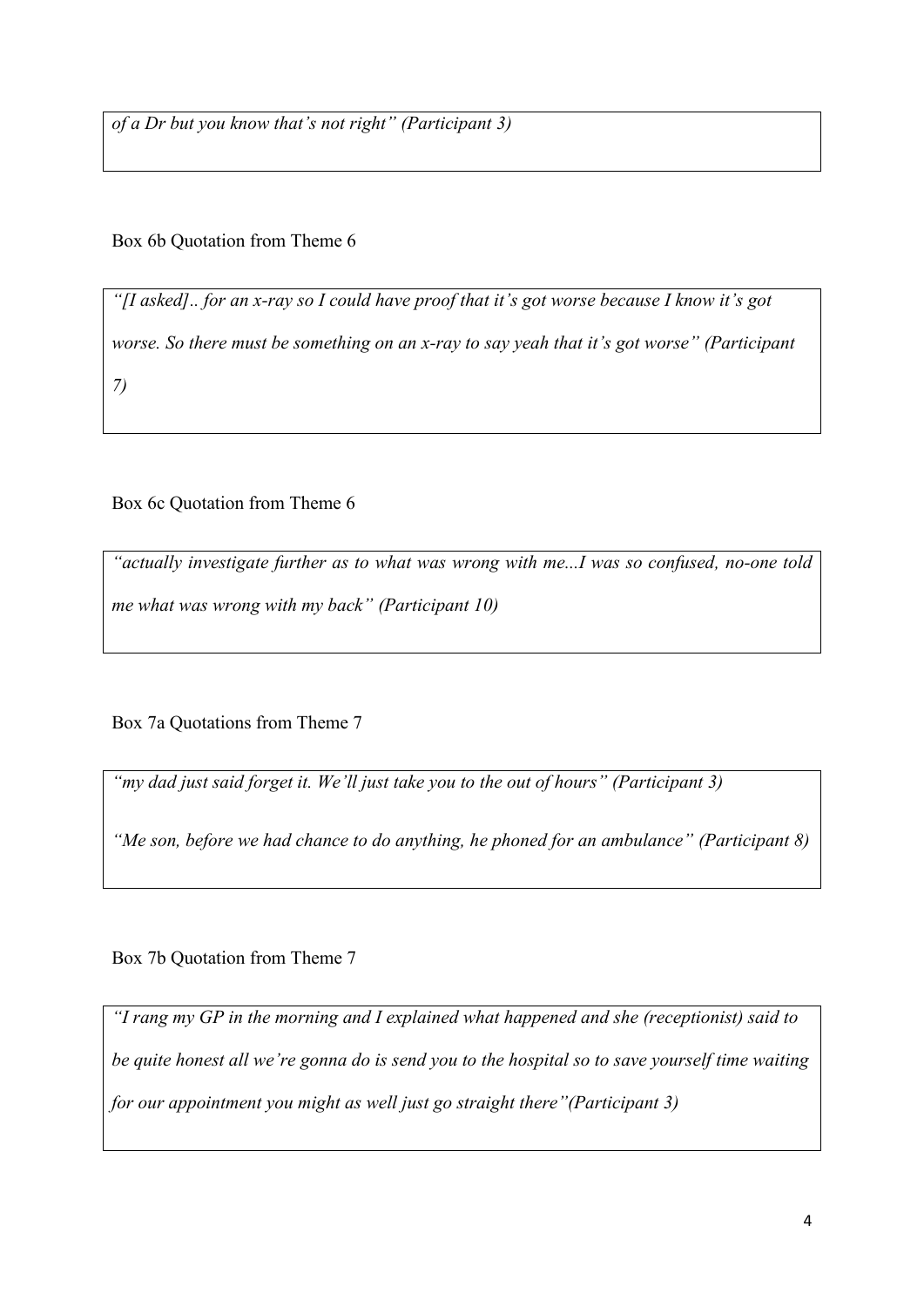*"Every time I go to my Dr's, my Dr's telling me to go to A&E and then A&E are telling me to go to my Dr's" (Participant 7)*

Box 7d Quotation from Theme 7

*"The GP would probably have just sent you to the hospital anyway....At our place they do it with [everything], if they don't know enough they just send you straight to the hospital" (Participant 8's husband)*

Box 7e Quotation from Theme 7

*"(The second time) I just drove to the hospital, I thought I'm not even messing about going there [to the GP]...I'll just go straight to the hospital"*

Box 8a Quotations from Theme 8

*"I thought, I can't go back to A&E because they're not going to do anything for me"* 

*(Participant 10)*

*"They gave her painkillers and kept an eye on her until the pain went...but there was nothing else they could do" (Participant 8's husband)*

Box 8b Quotations Relating to Theme 8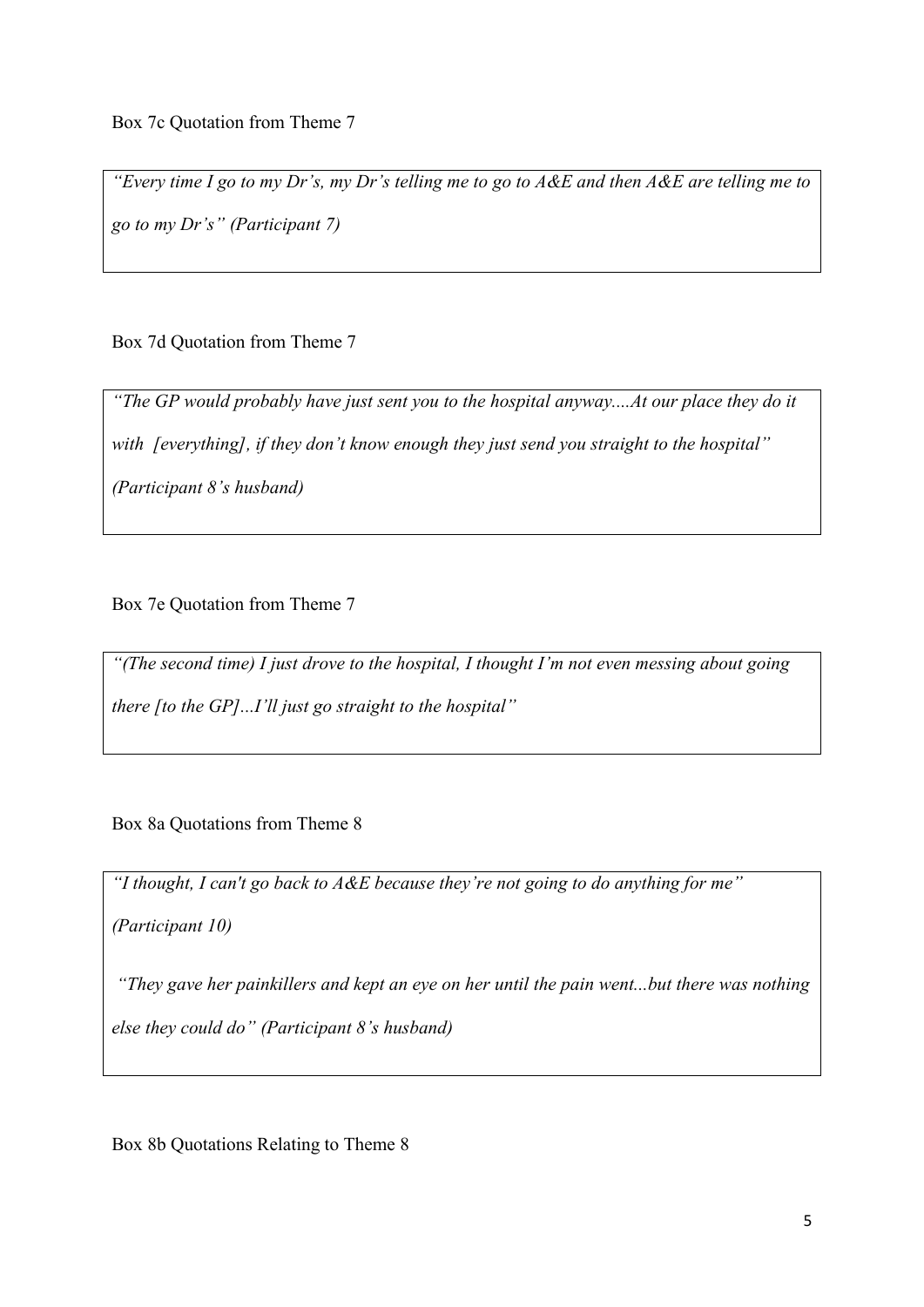*"Straight to hospital, no hesitation, straight there" (Participant 9)*

*"That's the only place, where else can I go?"(Participant 10)*

Box 8c Quotations Related to Theme 8

*"they just said there's nowt we can do , you can see someone but we won't be able to do owt and it'll be three hours so I just went"(Participant 11)*

Box 8d Quotation Relating to Theme 8

*"not got a clue to be honest because it took me ages to get anywhere didn't it so I don't* 

*know"(Participant 11)*

# Text box 9 - Discussion section

*"…he kept on tutting and pulling his face and stuff like that......they were all there giving me dirty looks"(Participant 9)*

*Ethical Approval*: The study was given a favourable opinion by the Central Manchester Research Ethics Committee, number 10/H1014/81.

*Funding*: any sources of funding should be stated: NONE

*Conflict of Interest*: NONE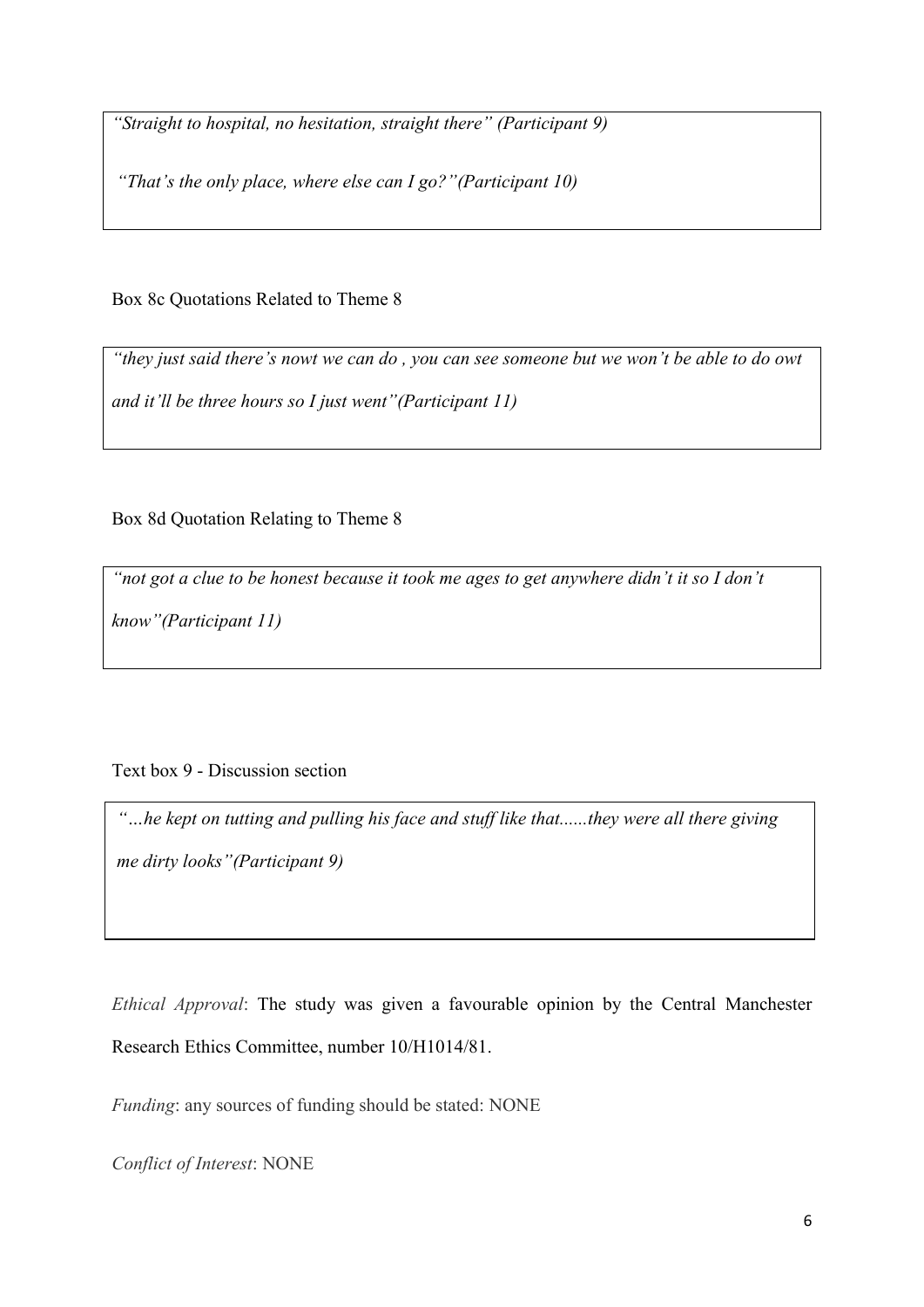## **References (in order of appearance)**

[1]Hoy D, Bain C, Williams G, March L, Brooks P, Blyth F, Woolf A, Vos T, Buchbinder R. A systematic review of the global prevalence of low back pain. Arthritis & Rheumatism. 2012;64(6):2028-37.

[2] Savigny P, Kuntze S, Watson P, Underwood W, Ritchie G, Cotterell M, Hill H, Browne N, Buchanan E, Coffey P, Dixon P, Drummond C, Flanagan M, Greenough C, Griffiths M, Halliday-Bell J, Hettinga D, Vogel S, Walsh D. Low Back Pain; early management of persistent non-specific low back pain. London: National Collaborating Centre for Primary Care and Royal College of General Practitioners; 2009.

[3] NICE Low Back Pain: Early Management of Persistent Non-Specific Low Back pain CG88*.* London: National Institute for Health and Clinical excellence; 2009.

[4] Walker BF, Muller R, Grant WD. Low back pain in Australian adults: healthcare provider utilisation and care seeking. Journal of Manipulative and Physiological Therapeutics 2004;27:327-35.

[5] McPhillips-Tangum CA, Cherkin DC, Rhodes LA, Markham C. Reasons for repeated medical visits among patients with chronic back pain. Journal of General Internal Medicine 1998;13:289-95.

[6] O'Cathain A, Coleman P, Nicholl J. Characteristics of the emergency and urgent care system important to patients: a qualitative study. Journal of Health Services Research & Policy 2008;13(2):19-25.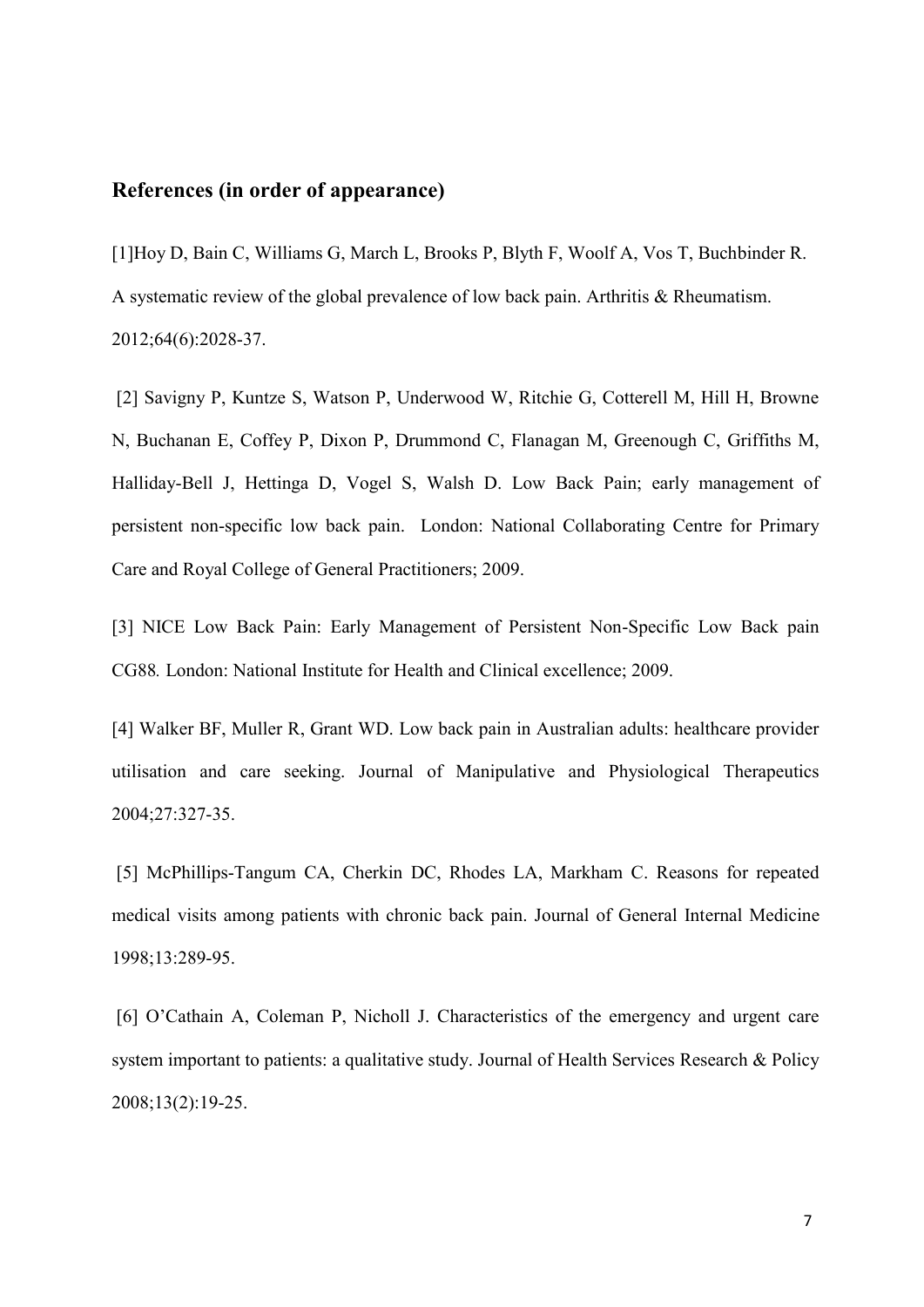[7] Nelson J. (2011). Why patients visit emergency units rather than use primary care services. Emergency Nurse 2011:19(1):32-6.

[8] Martin A, Martin C, Martin PB, Martin PAP, Green G. 'Inappropriate' attendance at an accident and emergency department by adults registered in local general practices: how is it related to their use of primary care? Journal of Health Services Research & Policy 2002;7(3): 160-5.

[9] Waddell G. The Back Pain Revolution. 2nd ed. London: Churchill Livingstone; 2004.

[10] Hartvigsen J, Foster NE, Croft RP. We need to rethink front line care for back pain. BMJ 2011*;* 342:d3260 [website] <http://journals.bmj.com [accessed 17 July 2011].

[11] Parahoo K. Nursing Research: Principles, Process and Issues. 2<sup>nd</sup> ed. Hampshire: Palgrave Macmillan; 2006.

[12] Ferreira ML, Machado G, Latimer J, Maher C, Ferreira PH, Smeets RJ. Factors defining care-seeking in low back pain: a meta-analysis of population based surveys. European Journal of Pain 2010;14:1-7.

[13] Greenhalgh S, Selfe J. Red Flags II: A guide to solving serious pathology of the spine*.* London: Churchill Livingstone; 2010.

[14] Butler DS, Moseley GL. Explain Pain. Adelaide: Noigroup Publications; 2003.

[15] Health Committee 171: Urgent and emergency services. London: House of Commons; 2013.

[16] McMillan I. Making physios the gatekeepers for MSK problems branded a "dangerous idea". Frontline 2013;19(13):13.